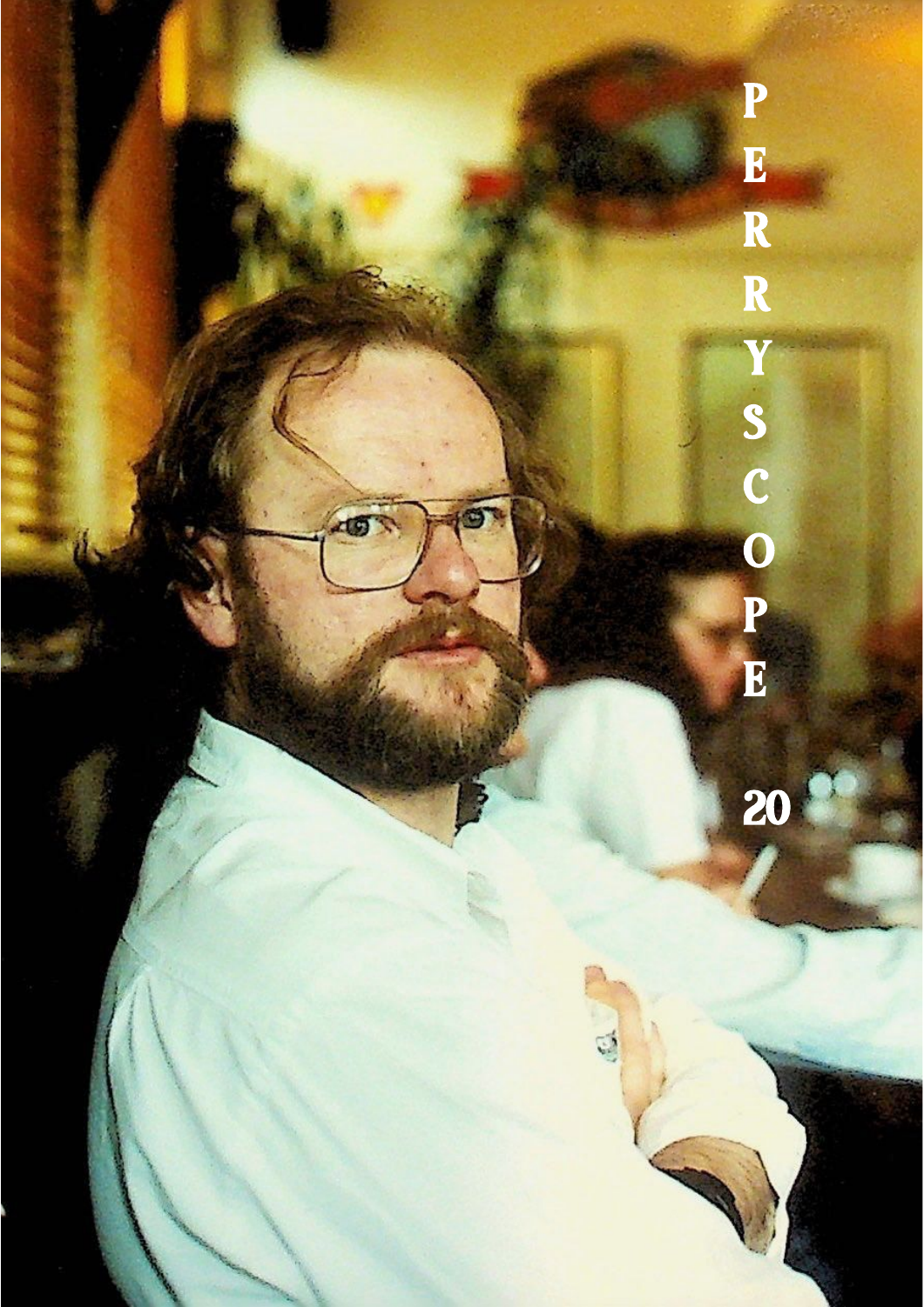**PERRYSCOPE 20**, March 2022, is an issue of the personalzine published monthly by **Perry Middlemiss**, 32 Elphin Grove, Hawthorn, Victoria, AUSTRALIA 3122. E: perry@middlemiss.org

Produced initially for ANZAPA (the Australian and New Zealand Amateur Publishing Association) and then anyone else unlucky enough to receive it. Also available for trade or download at efanzines.com with thanks to Bill Burns, and FANAC.org with thanks to Joe Siclari and Edie Stern. Unless otherwise specified all material is written by me.

Cover photograph by unknown (see Cover Notes on page 7).

## **INTRODUCTION**

With the gradual easing of pandemic restrictions, and the lifting of state border lock-outs, my wife, Robyn, and I have been indulging ourselves with a few driving holidays into the regions of Victoria and beyond.

Like a lot of other people at her work – the Victorian Public Service – Robyn has been building up a lot of banked-up recreation leave that her employer desperately wanted her to take. As mentioned in the past few issues here, we had originally planned to travel to New Zealand for a couple of weeks at the end of January, but that country's government decided that allowing tourists in wasn't their best option, and so have kept their borders closed, probably until May. So Robyn had two weeks of leave booked, and was told she had to take them. And the last thing she wanted to do was to spend the two weeks sitting around at home staring at the ceiling.

Within a week she'd booked us three nights down on the Victorian surf coast in the township of Lorne, and also a week away in the Central West of New South Wales. While I'm rather used to sitting around home these days it was good to get out and about, seeing parts of the country we'd never been to before and making plans for further driving holidays for the years ahead. I really must document these on Google Maps somehow. It can be easy to forget where you've been and what you did without them. Getting old is no excuse.

### **oooOooo**

Yes, I allowed a couple of typos to slip through last month – misspelling the "Miles Franklin" award title, and putting the wrong title on my review of *Detectorists*, and probably a few others. I'm guessing it came about because I was attempting to get the issue out when I was away from home. I've decided to use a new technique for proof-reading this time around. Doubtless that will ensure the numbers increase. It's sometimes hard to win this game, but we keep trying.

### **oooOooo**

You will no-doubt be pleased to know that this will be the last of my "Best of" pieces for this year. After tackling my Best Books of 2021 last month, this time I move on to Film and Television.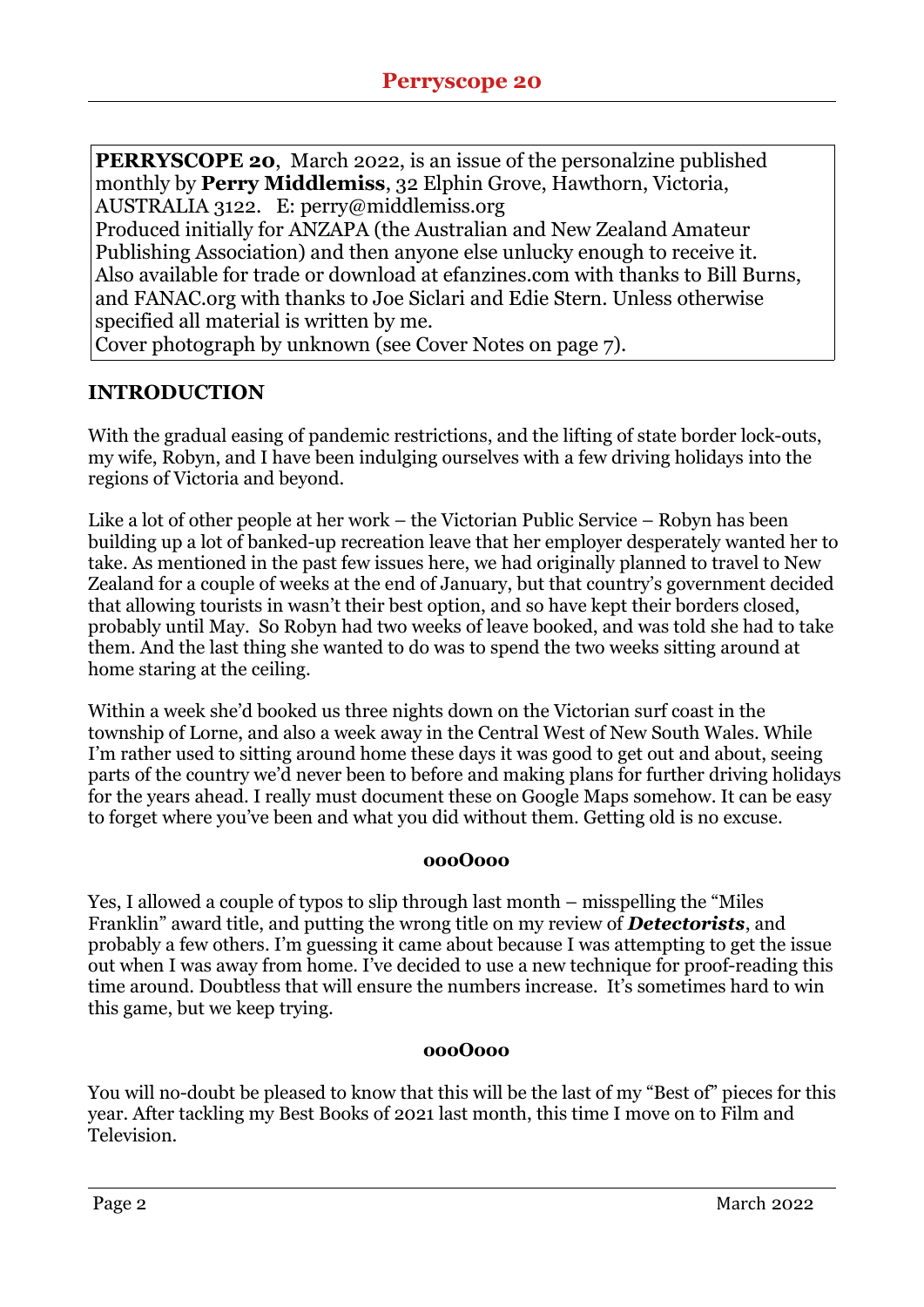## **BEST FILM AND TELEVISION OF 2021**

A reasonable year for television watching, and finally a chance to get back to the cinema, although that only occurred late in the year.

The ongoing lock-downs during 2021 as a result of the pandemic offered more opportunities to sit on the couch and do not a lot. But, like the problems I found in 2021 with my reading, it all became a bit of a struggle to concentrate and maintain a level of interest. Thankfully there was some good stuff discovered.

### **FILM**

Films watched: 40

|                 | 5 eq The Dig directed by Simon Stone (2021)            | <b>Netflix</b> | 4.4 |
|-----------------|--------------------------------------------------------|----------------|-----|
| 5 <sub>eq</sub> | <b>Emma</b> directed by Autumn de Wilde (2020)         | Prime Video    | 4.4 |
| 4               | <b>Green Book</b> directed by Peter Farelly (2018)     | <b>Netflix</b> | 4.6 |
| 3               | <b>The Father</b> directed by Florian Zeller (2020)    | Cinema         | 4.6 |
| $\overline{2}$  | <b>Dune Part I</b> directed by Denis Villeneuve (2021) | Cinema         | 4.6 |
| 1               | <b>Nomadland</b> directed by Chloé Zhao (2020)         | Cinema         | 4.7 |

### **Notes on the winner:**

As I noted in my short review in **Perryscope 9** I have no doubt that I would have hated this film if I'd seen it at any age under about 30. It's slow-moving, and basically plotless but it does have the wonderful Frances McDormand in the lead role. I'm fairly sure viewers either loved this or hated it.

### **Honorable mentions:**

*Echo in the Canyon* directed by Andrew Slater (2018) 4.4 *The Trial of the Chicago 7* directed by Aaron Sorkin (2020) 4.4 *The Power of the Dog* directed by Jane Campion (2021) 4.3

### **oooOooo**

#### **TELEVISION** Series watched: 43

**TV Food:**

Programs watched: 8

|                | <b>Street Food : Latin America (2020)</b>                                     | <b>Netflix</b>  | 3.7 |
|----------------|-------------------------------------------------------------------------------|-----------------|-----|
| $\overline{2}$ | <b>Ugly Delicious</b> Season 1 (2018) and Season 2<br>(2020)                  | <b>Netflix</b>  | 4.5 |
|                | <b>Anthony Bourdain: Parts Unknown</b><br>Season 1 (2013) and Season 2 (2013) | Amazon<br>Prime | 4.6 |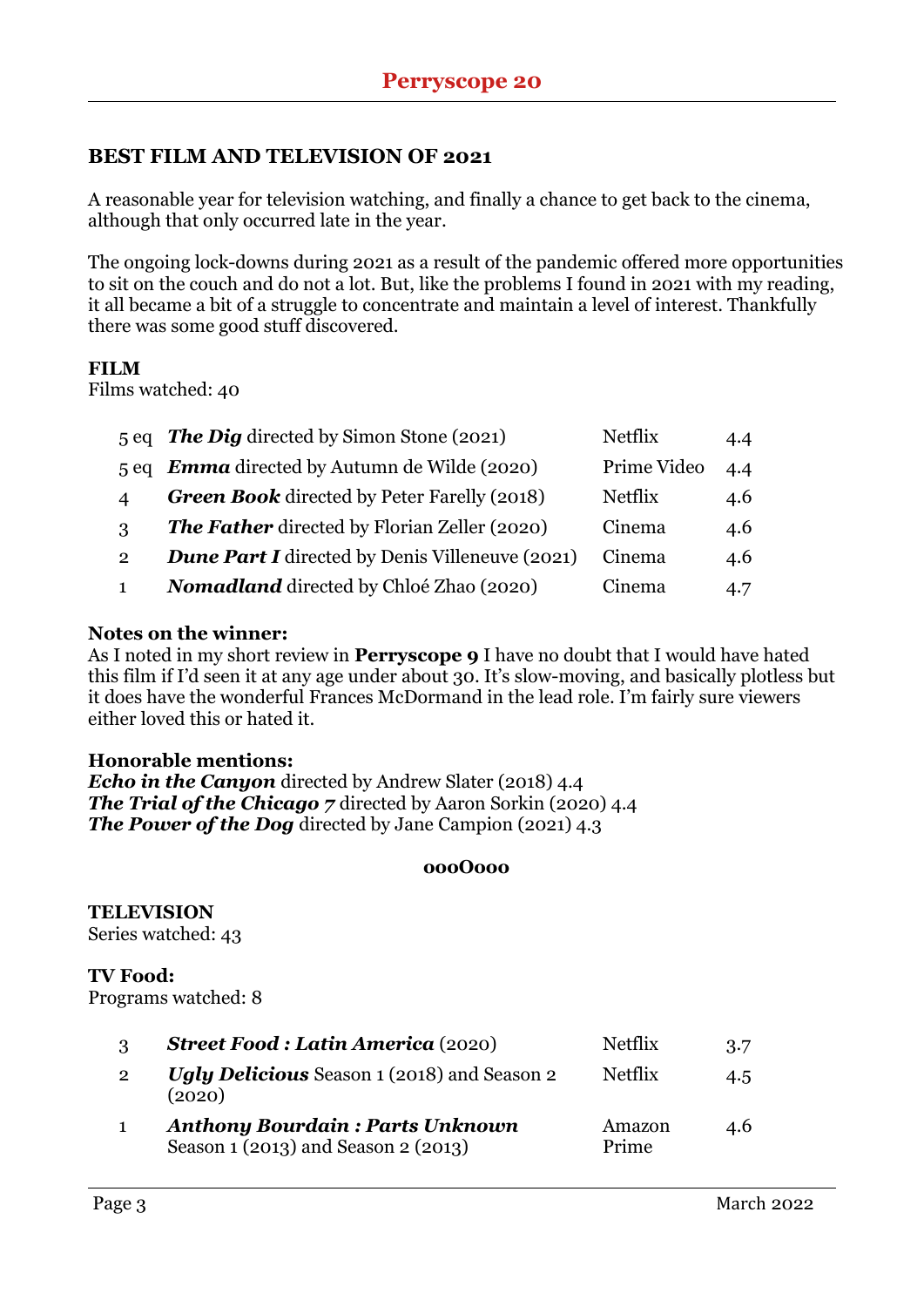### **Notes on the winner:**

I got onto a bit of a Bourdain roll this past year, watching his tv programs and reading his books, so I'm quite happy to admit that my enjoyment of one aspect of his career might well have influenced the other. So be it, I'll take that. This was also the year I discovered the Korean-American chef David Chang. Discoveries like this sometimes make me wonder where I've been the past ten years.

### **TV Crime:**

Programs watched: 14

| $\overline{4}$ | $V$ igil $(2021)$                          | Foxtel  | 4.2 |
|----------------|--------------------------------------------|---------|-----|
| $\mathbf{R}$   | <b>Only Murders in the Building (2021)</b> | Disney+ | 4.3 |
| $\overline{2}$ | <b>Bodyguard</b> $(2018)$                  | Netflix | 4.4 |
| $\mathbf{1}$   | <b>Mare of Easttown</b> $(2021)$           | Foxtel  | 4.4 |

### **Notes on the winner:**

Kate Winslet is excellent in the lead role here and the other actors all do well. This is a gritty, honest police procedural that the Europeans do so well but which is usually "glammed" up by US producers. And there is a real mix of sub-genres and styles in this list.

### **TV Drama/Comedy:**

Programs watched: 16

| 5              | Time(2021)                                                                                                                         | Foxtel         | 4.3 |
|----------------|------------------------------------------------------------------------------------------------------------------------------------|----------------|-----|
| 4              | The Chair $(2021)$                                                                                                                 | <b>Netflix</b> | 4.4 |
| 3              | <b>Midnight Diner</b><br>Season 1 (2009), Season 2 (2011), Season 3 (2014)<br>and Midnight Diner: Tokyo Stories Season 1<br>(2016) | <b>Netflix</b> | 4.5 |
| $\overline{2}$ | <b>Succession</b> Season 1 (2018)                                                                                                  | Foxtel         | 4.5 |
|                | <b>Upright</b> Season $1(2019)$                                                                                                    | Foxtel         | 4.8 |

### **Notes on the winner:**

If I gave out any 5.0/5.0 ratings then this would be the one that hit that mark; but I like being perverse, so it didn't happen. Tim Minchin and Milly Alcock are wonderful in the lead roles and the chemistry between the two works really well. Watch out for Alcock in the new GRR Martin tv series *House of the Dragon*, the new *Game of Thrones* prequel series coming out later this year.

### **TV Documentary:**

Programs watched: 2

| $H$ emingway (2021) | ${\rm SBS}$ |  |
|---------------------|-------------|--|
|---------------------|-------------|--|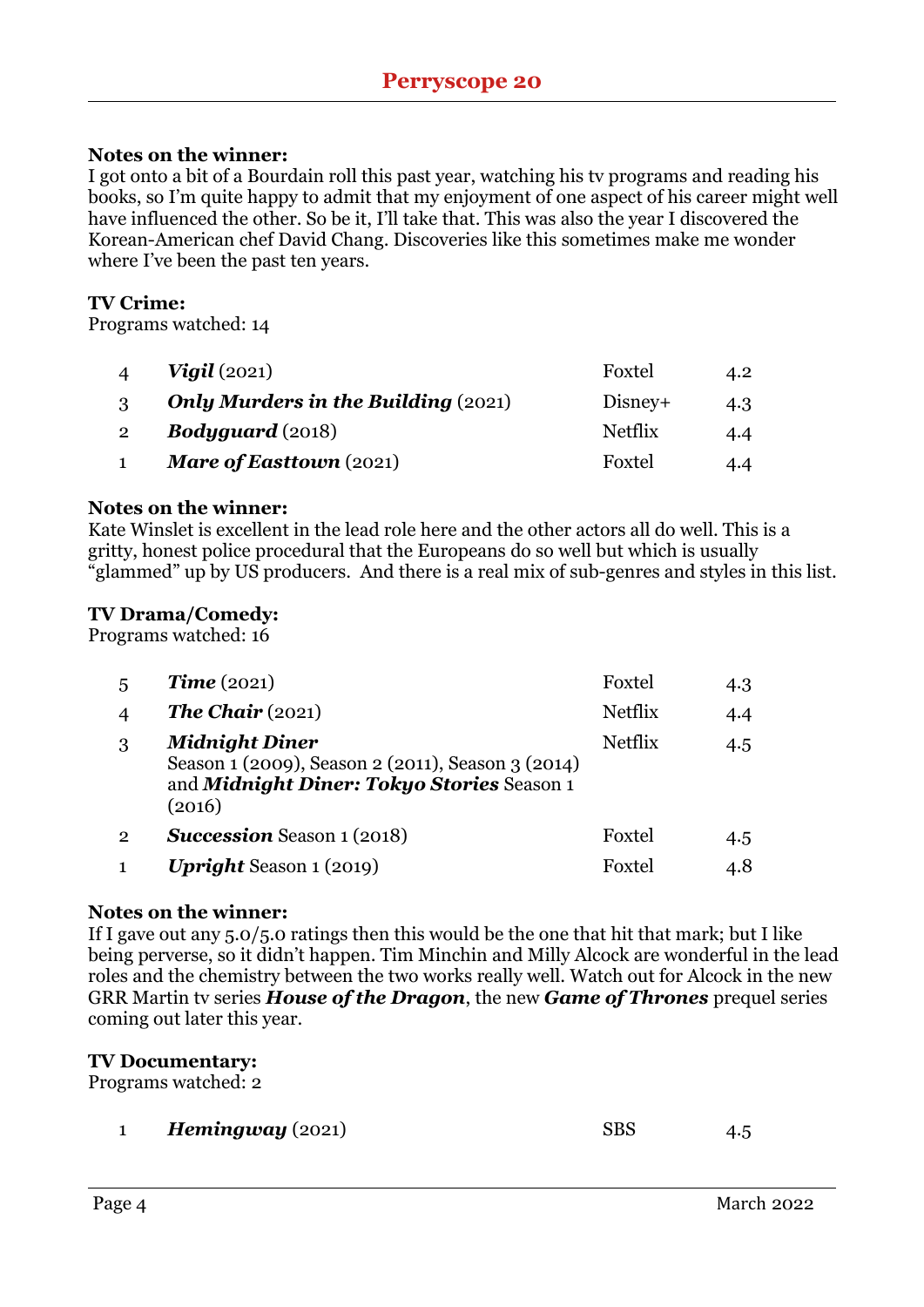### **Notes on the winner:**

Ken Burns up to his usual excellent bag of tricks with his documentary. Even if you don't like Hemingway's writing you'd have to admit he had a profound influence on  $20<sup>th</sup>$  century writing styles and literature in general. A dead-loss as a human being, self-centred and arrogant. But these sorts of people tend to make for the best documentary subjects.

### **BEST OVERALL**

| 5              | Heming way (2021)                                                                                                                  | <b>SBS</b>      | 4.5 |
|----------------|------------------------------------------------------------------------------------------------------------------------------------|-----------------|-----|
| 4              | <b>Midnight Diner</b><br>Season 1 (2009), Season 2 (2011), Season 3 (2014)<br>and Midnight Diner: Tokyo Stories Season 1<br>(2016) | Netflix         | 4.5 |
| 3              | <b>Succession</b> Season 1 (2018)                                                                                                  | Foxtel          | 4.5 |
| $\overline{2}$ | <b>Anthony Bourdain: Parts Unknown</b><br>Season 1 (2013) and Season 2 (2013)                                                      | Amazon<br>Prime | 4.6 |
|                | <b>Upright</b> Season $1(2019)$                                                                                                    | Foxtel          |     |

### **oooooOOOooooo**

## **WHAT WAS HAPPENING IN MY LIFE**

1972 was a rather momentous year for me: it was the year I turned 17, it was my last year of high school and in some ways the last year of massive restrictions, and the year I started to get an idea that music might be interesting.

For the previous four years I had been boarding in Adelaide with a Mrs Murphy while I attended Unley High School in Adelaide\*. She was a widow who took in student boarders from the country, mostly attending the nearby agricultural high school of Urrbrae, for companionship and to supplement her old-age pension. This wasn't a household of music. I don't remember a radio playing at any time and there certainly wasn't a record player. Even if there was I doubt I would have been allowed to either play it on my own or to listen to any music that I might at that time have liked. It just wasn't an option.

But at the start of 1972 Mrs Murphy decided that the house and garden was really too big for her to look after properly and she decided to sell. Luckily for me, in some ways, she had decided that she rather liked having me about the house so I was free to stay on with her for a fifth year. She moved a couple of blocks west over Unley Road to a two-bedroom unit that was just big enough for the both of us, and importantly, only a few minutes further away from the school.

In addition, as I discovered very soon after I started my final year, a friend of mine from my class lived only about 5 or 6 houses down the street. I'd met Wilton Catford when I first got to Unley High School in 1968 and while we weren't the closest of friends we got along pretty well. The big bonus for me was that Wilton was one of the smartest kids in the class, which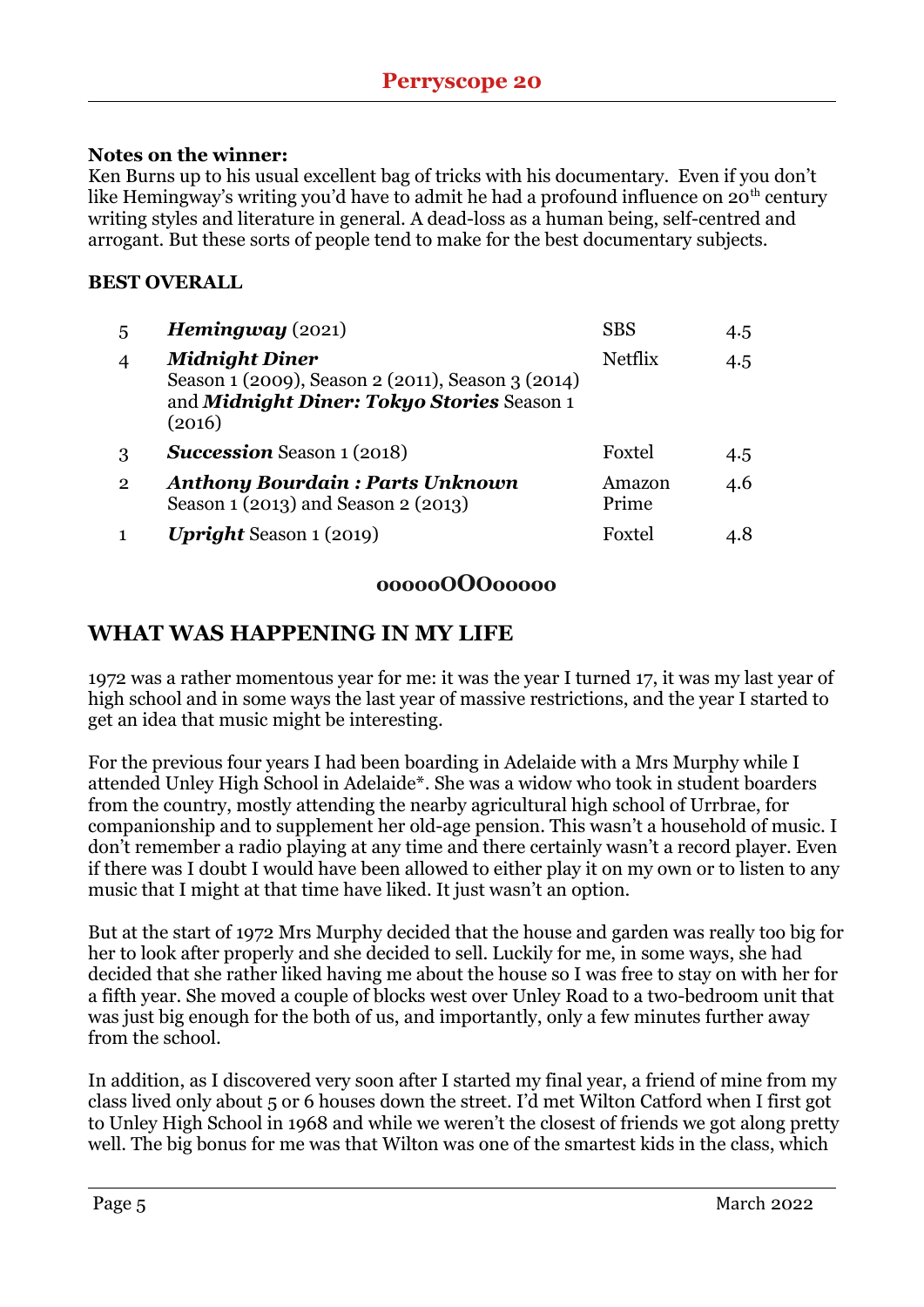was borne out some years later when he was appointed a Professor of Particle Physics at Surrey University in England. I also learned rather early that his parents had moved to Adelaide from Caltowie, a town about 20 kilometres from where I grew up in Laura. His father had been a farmer, as I recall, and when it became obvious that Wilton was not cut out for the farming life they decided to sell up and move to Adelaide so he could get a decent education. Most of the high schools in the mid-North of South Australia in the late 1960s were rather poor: ill-funded and ill-resourced and none of them having classes past year 11. The Catfords didn't seem to have much choice. Rather like my parents.

I really wasn't a very good student in high school. I was too easily distracted, too easily bored, and tended to rely on a basic level of understanding to get by. Mrs Murphy never understood a single thing I was studying so she was no help, and I was away from my parents who may well have cracked the whip a bit harder to get me to do the work required. But it was all down to me. I just didn't do the work.

That started to show in 1972 when the work took a leap up in difficulty. I was rather useless in English, okay in Mathematics and woeful in Physics and Chemistry. Luckily Wilton was damn good at the last two subjects and seemed willing enough to have me drop around to act as a study companion. I put down the fact that I did passingly well in the two science subjects in my final exams to the time I spent with Wilton studying.

The other thing that Wilton had a lot of interest in was music. He could play the piano, a bit, and had a record player in his house. And one that his parents allowed him to use. At some time during that year I first heard the music of Neil Young. I'm not sure when or where, so I can only assume that it was at Wilton's place one study afternoon. And later that year I bought my first long-playing record, *Harvest*, by that same Neil Young. I paid a grand total of \$5.95 for it from a department store music shop. Which I only know because the price tag is still attached.

I'm not entirely sure what drew me to this. I like the album now, in my sixties, but I see it more as a collection of songs that would appeal to older people, not one that a sixteen-yearold would really be interested in. It was also odd in that I didn't buy another Neil Young album for fifteen or so years after that. Again I have no idea why.

The album itself is a strange mixture of styles and themes: country ballads, songs with symphony orchestras, Dylanesque acoustics, a paean to old age, and a lament for drug addiction.

Looking back now I like to think that my sixteen-year-old self had some sense of the value of this music, though I suspect it was just because I liked a couple of the songs and maybe wanted to seem a little more sophisticated than I really was. And that wasn't going to be hard.



[Footnote: I've been skirting around this change in schools, from Laura Primary School to Unley High School, for a while now but I am building up to an explanation. It's just going to take some time to get right so it might not appear until later this year.]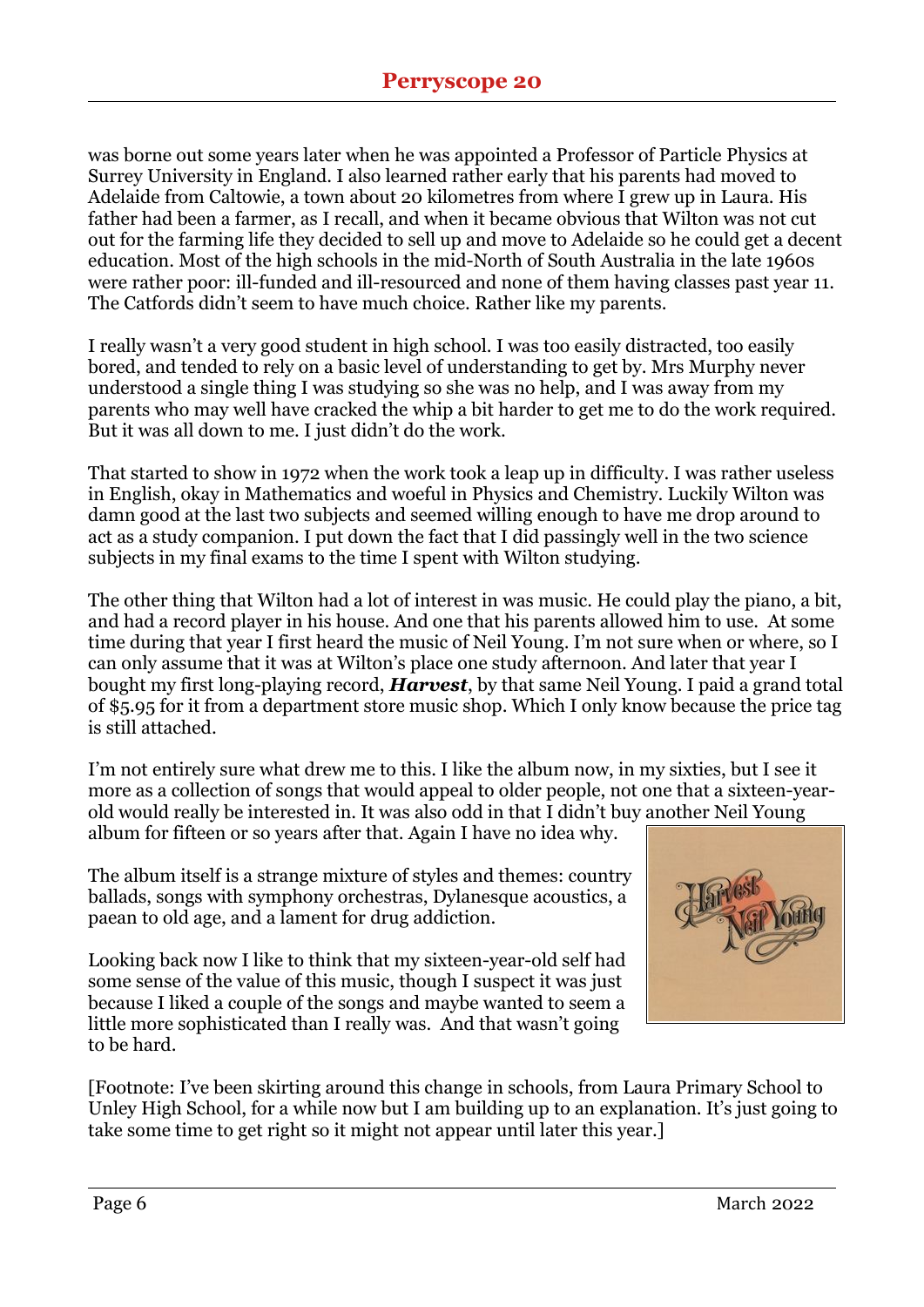# **WHAT I'VE BEEN TALKING ABOUT LATELY**

### **Podcasting – TWO CHAIRS TALKING, co-hosted with David Grigg**

## **Notes from this month's podcast**

**Episode 70:** (15 February 2022) *Up in the clouds* David and I chat about what we've been reading lately, including *Cloud Cuckoo Land* (see below). We also cover *The Lost Daughter* by Elena Ferrante, where David talks about the book – which I haven't read – and I talk about the film adaptation – which he hasn't seen. In addition I interview Lucy Sussex about her favourite reads of 2021.



You can access the current, and all past podcast episodes at twochairs.website, or you can subscribe through any podcast subscription service. Remember that we have now moved to a three-weekly schedule, though the episodes are longer, so far.

### **oooOooo**

## **What I Will Be Talking About**

On March 9 2022 I will be presenting a talk at the Melbourne-based Nova Mob, the longrunning sf discussion group. My topic will be "Short Sf in 1965"; a riveting subject if ever there was one. The talk will be based on the article I wrote in **The Alien Review 2,** which is available on efanzines.com. Or you can write to me and I'll send you a pdf copy.

### **oooooOOOooooo**

My daughter told me recently that I hadn't, as yet, mentioned her in any issue of **Perryscope.** So I thought I'd best rectify that here, by giving her a shout-out, before we go any further: "Hello, Catherine!" Waves.

### **oooooOOOooooo**

**Cover notes:** I have very little information about this photo of me. I found it lying loose in a large batch of other photos which were all jumbled up. I don't know where or when it was taken and I don't know by whom.

If I were to hazard a guess I'd say that it dates from the early to mid 1990s – most probably in the period after Robyn and I returned from London in 1992 – and it was also most probably taken by Robyn, somewhere in Melbourne. But neither of us have any recollection of it. Who said I was getting old?

## **oooooOOOooooo**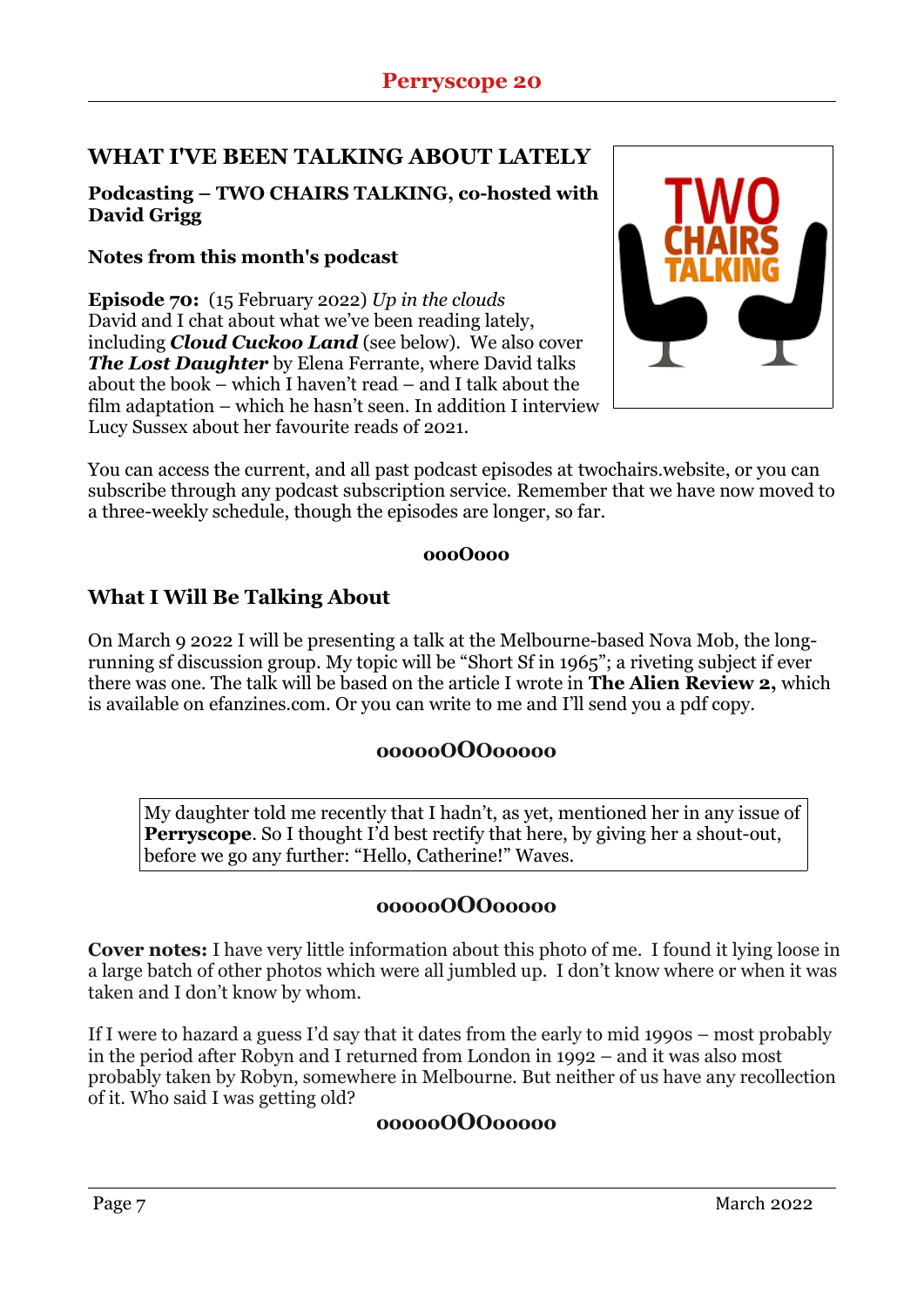# **WHAT I'VE BEEN READING LATELY**

Codes – F: format (e for electronic, blank for paper); R: rating, out of 5.0. Abbr – Anth – anthology; Aust – Australian; Nvla – novella; Trans – translated

### **February 2022 books**

| <b>Title</b>                                          | <b>Author</b>                              | <b>Genre</b> | <b>Date</b>                | F | R   | Pub<br><b>Date</b> | <b>Notes</b> |
|-------------------------------------------------------|--------------------------------------------|--------------|----------------------------|---|-----|--------------------|--------------|
| <b>World's Best Science</b><br> Fiction Fourth Series | ed Donald A.<br>Wollheim and Terry<br>Carr | <b>Sf</b>    | Feb 8                      |   | 3.3 | 1968               | Anth         |
| Cloud Cuckoo Land                                     | <b>Anthony Doerr</b>                       | Sf           | $\text{Feb} 13$            |   | 4.5 | 2021               |              |
| The Department of<br>Sensitive Crimes                 | Alexander McCall<br>Smith                  | Crime        | Feb 14                     |   | 3.4 | 2019               |              |
| <b>Remote Control</b>                                 | Nnedi Okorafor                             | <b>Sf</b>    | Feb 21                     | e | 3.2 | 2021               | Nvla         |
| The Way It Is Now                                     | <b>Garry Disher</b>                        | Crime        | $\mathop{\mathrm{Feb}} 23$ |   | 3.7 | 2021               | Aust         |
| The Housekeeper and<br>the Professor                  | Yoko Ogawa                                 | Lit          | Feb 25                     |   | 4.0 | 2003               | Trans        |
| New Writings in SF-2                                  | ed John Carnell                            | <b>Sf</b>    | Feb 27                     |   | 2.7 | 1964               | Anth         |

Books read in the month: 7 Yearly total to end of month: 14

### **Notes:**

*World's Best Science Fiction Fourth Series* (1968) – The fourth in this series of the year's best sf, this time for stories published in 1967. This is the third anthology of stories I've read from this year and probably ranks second to the Zelazny Nebula Awards anthology I reviewed last month. This collection includes "Driftglass" by Delany; "The Man Who Never Was" and "Thus We Frustrate Charlemagne" by Lafferty; **Hawksbill Station** by Silverberg; "I Have No Mouth and I Must Scream" by Ellison; and



"Handicap" by Niven, among others. All stories are mostly taken from the main SF prozines of 1967, with only one Lafferty story coming from a horror magazine. Oddly, no stories from Ellison's *Dangerous Visions* anthology. Perhaps

there were problems with reprint rights. R: 3.3/5.0



*Cloud Cuckoo Land* (2021) – Science Fiction or literary? Does it matter? Not really, but I've listed it as sf because it appears on the 2021 Recommended Reading List, under SF novels, recently released by Locus Magazine. This 600-page novel follows the tale of Antonius Diogenes' *Cloud Cuckoo Land*, an ancient Greek text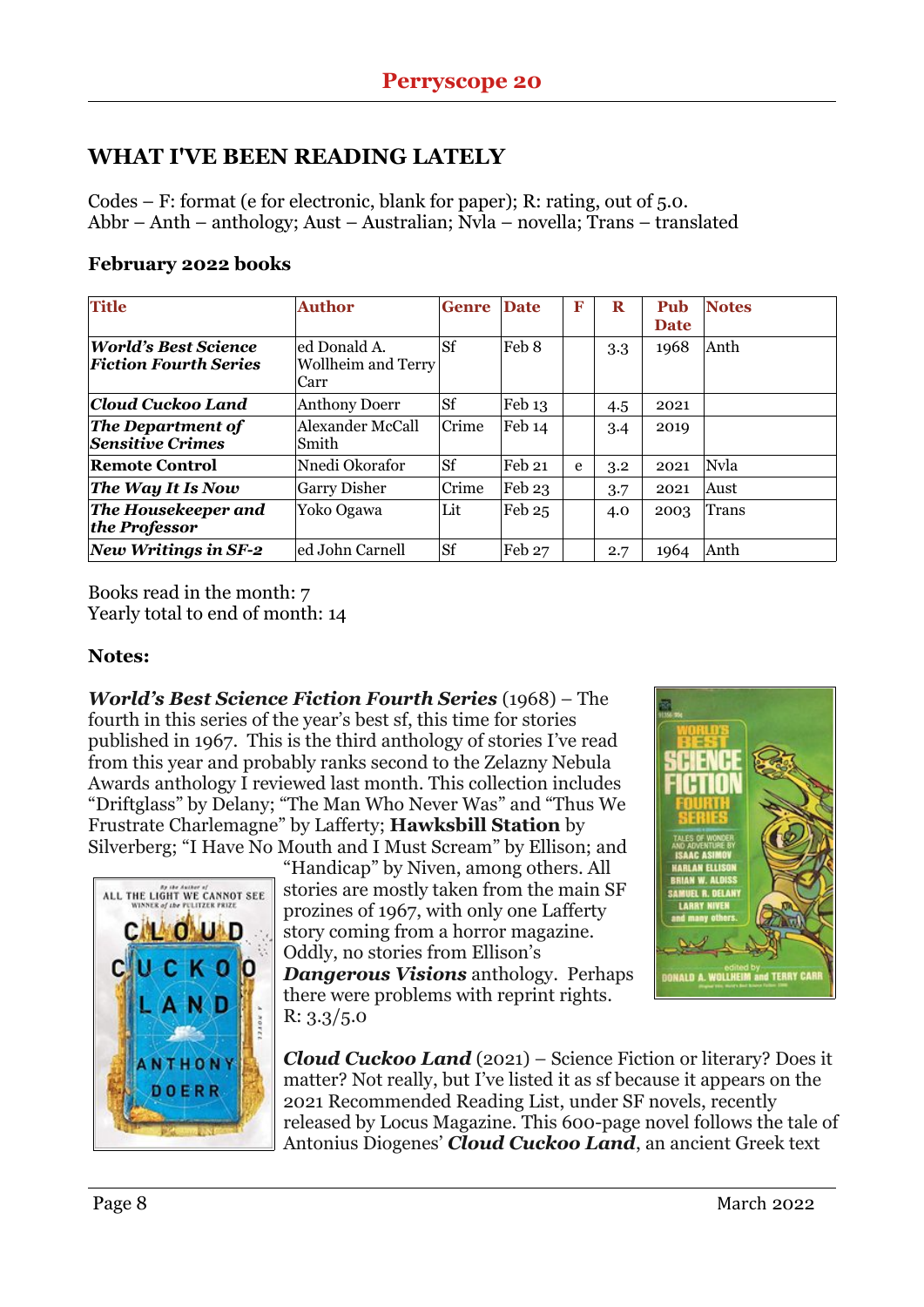telling of a man's fabulous adventures, across the centuries from 15-century Constantinople to a future generation starship on a voyage to a nearby star. The book is stolen by a young woman before the fall of Constantinople to the Turks, hidden, damaged and finally delivered to a famous library, where it is forgotten until Zeno Ninis takes on the task of translating the work. Doerr's novel is told across a number of different timelines, sometimes jumping backwards and forwards in each, to follow Diogenes' book and to chart the impact it has on his different characters. Long, complicated, but every easy to read and follow this will certainly one of my best books of 2022. R: 4.5/5.0

#### *The Department of Sensitive Crimes* (2019) – #1 in the author's Detective Varg series.

Detective Inspector Ulf Varg works for the titular Department of Sensitive Crimes in Malmö, Sweden. This department looks after crimes that are a little too complicated for the local police, but not so complicated that homicide or anti-terrorist police are required. So they cover crimes such as the stabbing of a man behind the knee, the disappearance of a young man who may not be all he seems and the possible appearance of a werewolf. Smith refers to this series as "Scandi blanc" which probably provides you with all the description you really need – there is nothing noirish about it at all. The book is light and amusing with Smith's standard style of concentrating more on the characters than the plot and events. And, yes, his name really does translate to "Wolf Wolf". R: 3.4/5.0





**Remote Control** (2021) – In a near-future Ghana a young girl named Fatima spends her days sitting in her favourite tree, staring at the sky and the stars. One day a strange green light falls on her and her town. Later she finds a small wooden box at the base of her tree, and inside the box is a seed. Sometime after this her father sells the box to an unscrupulous politician and shortly thereafter a power grows within Fatima that kills all of the inhabitants of her village, including her family. She wakes from this episode with no memory of her own name – she then adopts the title Sankofa – and with the power to kill at will. This is a coming-of-age story as it

follows Sankofa up into her teenage years, helping people when she can (euthanasia can be beneficial) as she searches for the missing box. All the while Death walks with

her, but she remains in charge of her own destiny and fate. This is an interesting story though it doesn't really offer anything new. R:  $3.2/5.0$ 

*The Way It Is Now* (2021) – see major review below.

*The Housekeeper and the Professor* (2003) – The Professor in this tale was involved in a car accident in 1975 – 17 years prior to the time of the novel – which left him with permanent brain damage and the ability to only remember details of the period prior to the

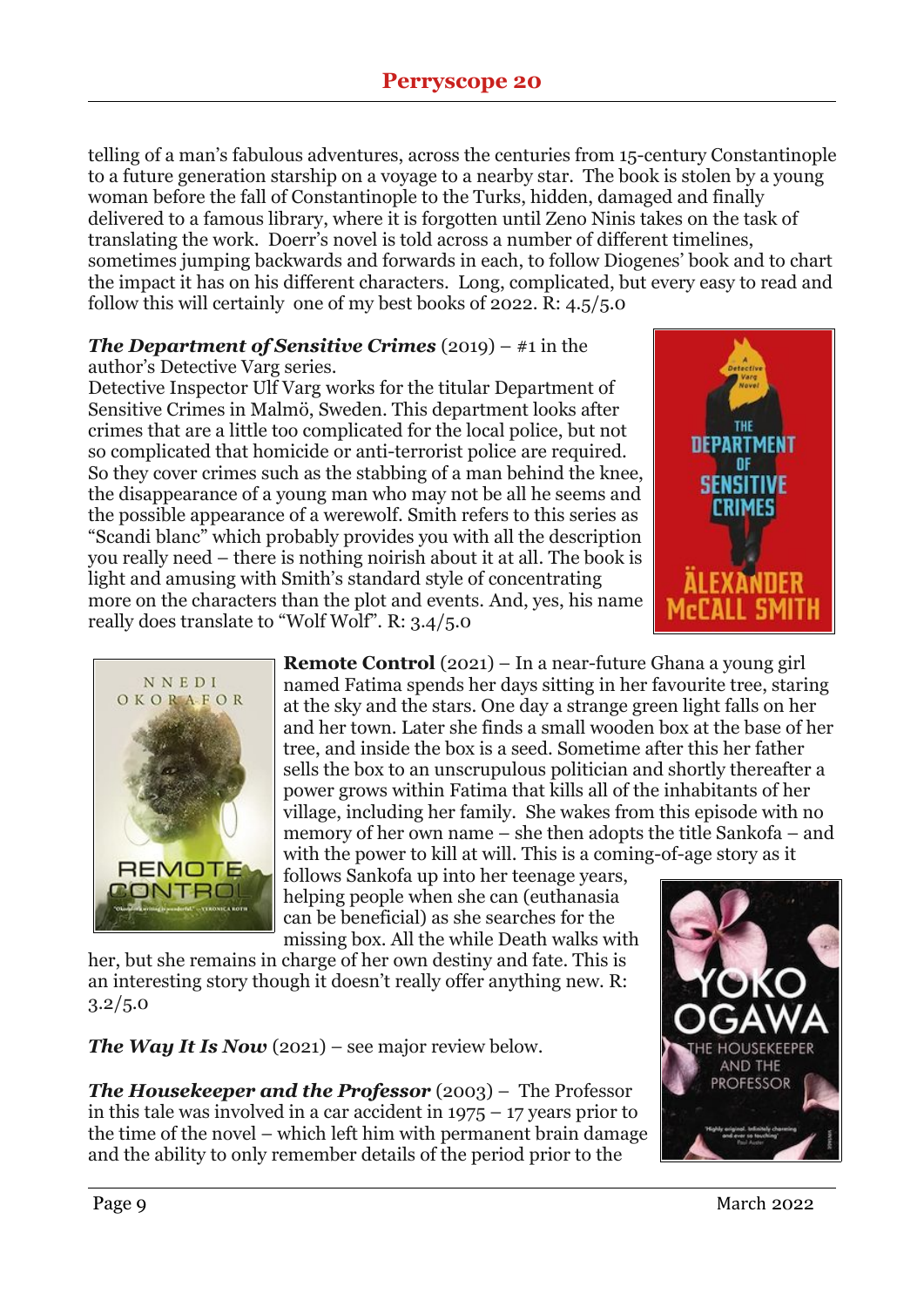accident, and only the past 80 minutes of his life. The Housekeeper is engaged to look after him, and this novel follows the gradual development of a virtual family involving the two adults and the Housekeeper's 10-year-old son. There are no named characters here: the Professor is referred to as such; the Housekeeper is the first person narrator; and the young

boy is nicknamed Root by the Professor because his flat head reminds him of the square root symbol. Nothing much happens in this book, but it is graceful and sensitive rendering of people surviving very difficult circumstances, making do and forging a life for themselves. R: 4.0/5.0

*New Writings in SF-2* (1964) – The second volume in this longrunning original anthology series. The contents include 2 novelettes and 6 short stories of what can only be described as run-of-the-mill sf, even by mid-1960s standards. The all-male authors represented are: John Rackham, Colin Kapp, Joseph Green, G. L. Luck, John Rankine, Dennis Etchison, William Spencer and Steve Hall, with the best of them being the stories by Rackham and Etchison. Overall, this is not a very interesting set of stories at all. R: 2.7/5.0



### **oooooOOOooooo**

### **REVIEWS OF AUSTRALIAN BOOKS**

*The Way It Is Now* (2021) by Garry Disher **Genre:** Crime

Maybe Garry Disher has finished with his Hirsch series of crime novels set in the mid-North of South Australia, or maybe he just wanted to have a further look at the Victorian Mornington Peninsular that he dealt with a lot in his Challis and Destry novels (1999-2016). In any event he can't stay away damaged police officers as he presents another in this standalone crime novel.

The book starts back in the year 2000 when Charlie Derawin is a young probationary police officer involved in the search for a missing 8-year-old boy, Billy Saul, when his mother goes missing near the family beach shack. When her car is found, crashed with

**GARRY DISHER** 

blood inside and her belongings strewn down the road, she is believed to be have been murdered. But her body, nor that of young Billy, is ever found.

Twenty years later and Charlie is back living in the beach shack on enforced leave from the police force, and dealing with a marriage breakdown. He had gotten involved with a juror in a rape trial he had investigated, and their relationship, and her digging into the case in her spare time caused the magistrate to declare a mistrial. Blamed for that, and accused with mis-conduct leads to a physical altercation with a senior police officer and suspension from the Force. So Charlie is biding his time, trying to decide if he wants to stay with the police, continuing his long-term private investigation into his mother's disappearance,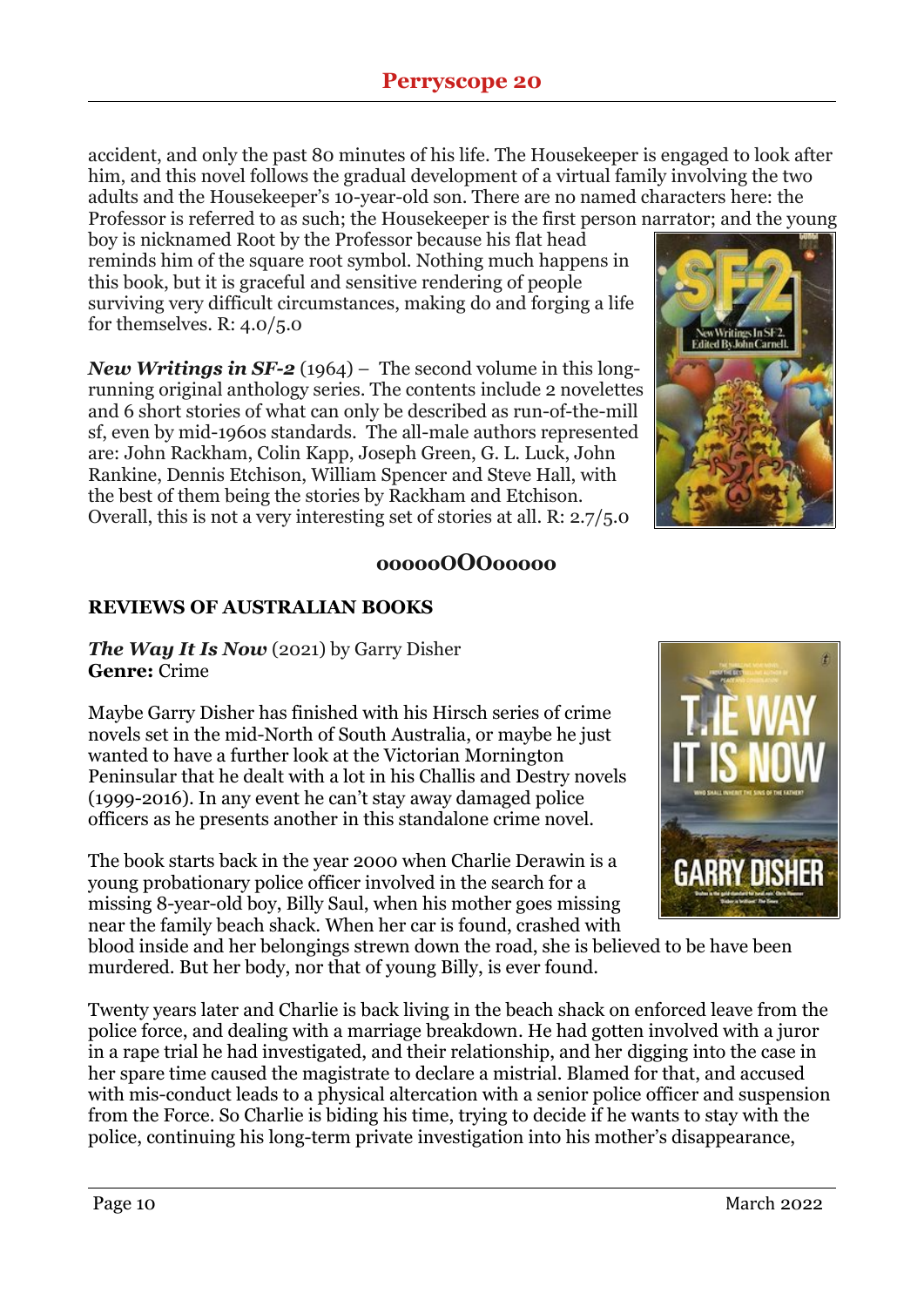negotiating the fraught relationship between his homosexual brother and his ex-police father, and also trying not to mess up his own love life.

And then two bodies are found, in the same makeshift grave, near to Charlie's house, and near to where his mother went missing. It's not a stretch for the reader to figure out who the two bodies are. The difficulty comes in trying to work out who put them there, and why.

Disher always writes an enjoyable book, with a compelling plot, realistic settings and detailed characterisations, but this novel, somehow, doesn't quite have the spark of his earlier work. None of the male characters here are at all likeable, as they all seem to be extremely self-centred and as much into power struggles as in trying to live a half-way decent life. And there is also a bit too much GPS-inspired driving, which tends to get a bit repetitive and tedious.

Disher isn't at his best here, but even his second-level work is better than most.

R: 3.7/5.0

## **oooooOOOooooo**

"But books, like people, die. They die in fires or floods or in the mouths of worms or at the whims of tyrants. If they are not safe-guarded, they go out of the world. And when a book goes out of the world, the memory dies a second death." – *Cloud Cuckoo Land* by Anthony Doerr, p52

# **WHAT I'VE BEEN WATCHING LATELY**

# **Television**

*Reacher* (Season 1 – 8 episodes) (2022) Platform: Prime Video Genre: Crime Drama This series states in the titles that it is based on Lee Child's first novel, *Killing Floor* (1997), and the character Jack Reacher. And it does a pretty good job of it. You don't get an exact match to that first novel – mobile phones and the internet have been added, and a character from later books is introduced – but the changes don't detract from the plot or the action. Alan Ritchson, who plays the title character, is a far better match for the physical attributes required than Tom Cruise from the two previous movie adaptations. I was worried that he might not be a good fit as the series trailer portrays him as a bit too smug and talkative, but the first episode



puts any such concerns to rest as Reacher says nothing for the first 6 minutes of the action, despite being the centre of attention. If you like the novels by Lee Child then this should be on your watch list. R: 4.4/5.0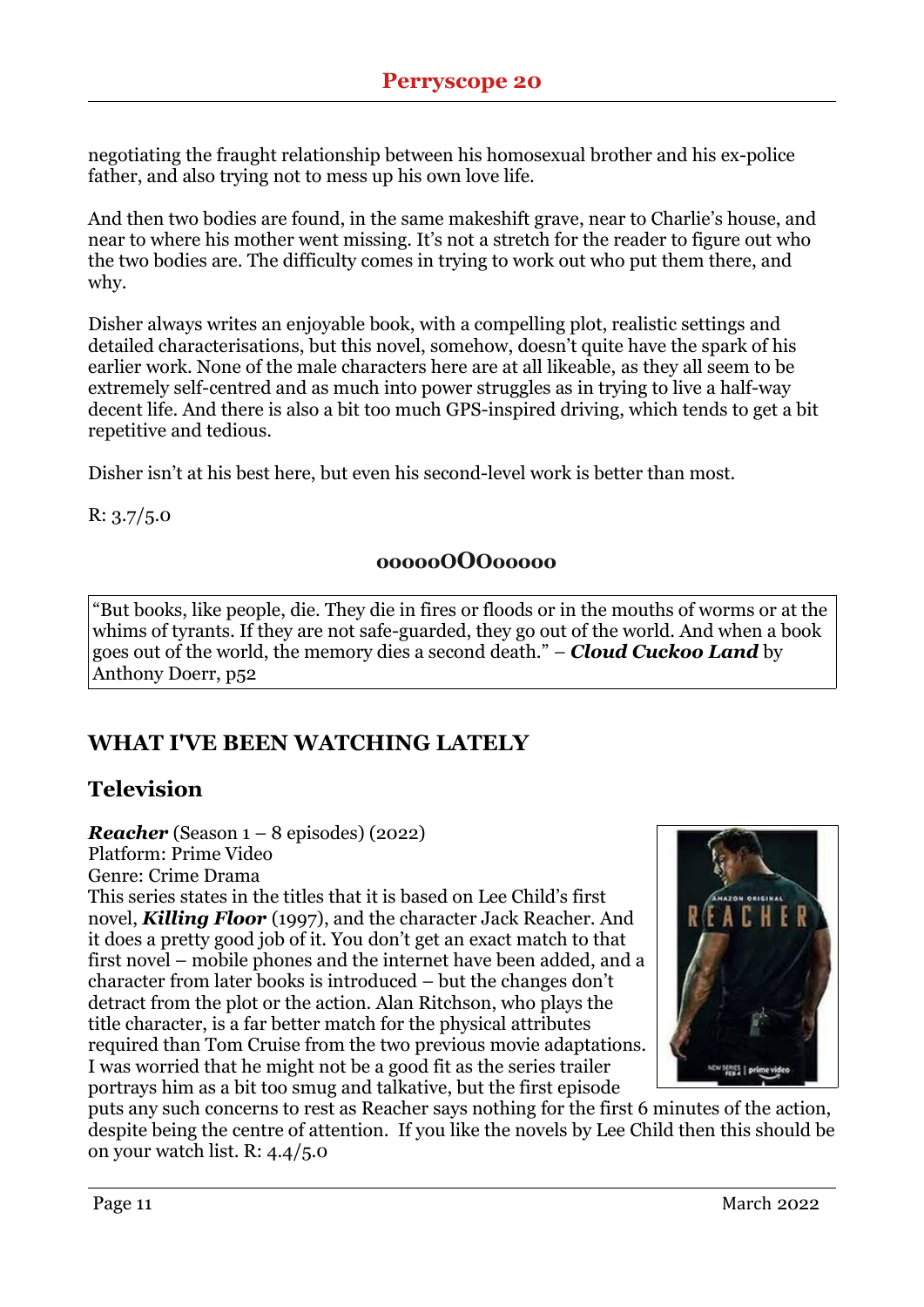*Succession* (Season 3 – 9 episodes) (2021) Platform: Foxtel

Genre: Drama

Continuing the story of the fictitious Roy family, owners of the 4<sup>th</sup> largest media company in the USA. After Kendall's bombshell announcement at the end of season 2, about the criminal activity in the company's cruise ship division in years past, his star seems in the ascendant while Logan's has hit rock-bottom. The series follows the fallout from those allegations as Kendall attempts to destroy his father's reputation and his hold on the company, while Logan pulls out all stops to manoeuvre for his own



survival. This season is not up to the standard of the second, with a couple of episodes being only average and one, concerning Kendall's 40<sup>th</sup> birthday party, being rather poor. The season is saved by the last two episodes in the series as the family travels to Italy to celebrate the wedding of Logan's second wife and mother to Kendall, Shiv and Roman, and the season ends on a rather ominous note. R: 4.2/5.0

#### **oooOooo**

## **Film**

*The King (2019)* 

Platform: Foxtel Genre: Historical Drama

Joel Edgerton, who wrote the screenplay (with director David Michôd) and who stars as Sir John Falstaff, here presents us with a quasi-historical drama about the ascension of King Henry V of England. I say "quasi" because there are a lot of changes from the true history of how young drunken Hal becomes king. Edgerton seems to have channelled Shakespeare in adding Falstaff to the story but goes a step further in providing him with a major role, especially in the King's invasion of France and his victory at the Battle of Agincourt. So you can't take this as a true history, merely as a dramatisation of events. As such it hangs together well with excellent acting by Timothée Chalamet (yes, him, again!) in the lead role and Sean Harris as the scheming William. The depiction of the major battle at Agincourt seems to rely more on hand-to-



hand combat on the muddy battlefield – very much like the Battle of the Bastards from *Game of Thrones* – rather than the English longbows. Interesting, but I could see how history buffs would be screaming at nearly every scene. R: 3.8/5.0

### **oooooOOOooooo**

This fanzine acknowledges the members of the Kulin Nation as the Traditional Owners of the land on which it is produced in Hawthorn, Victoria, and pays respect to their Elders, past, present and emerging.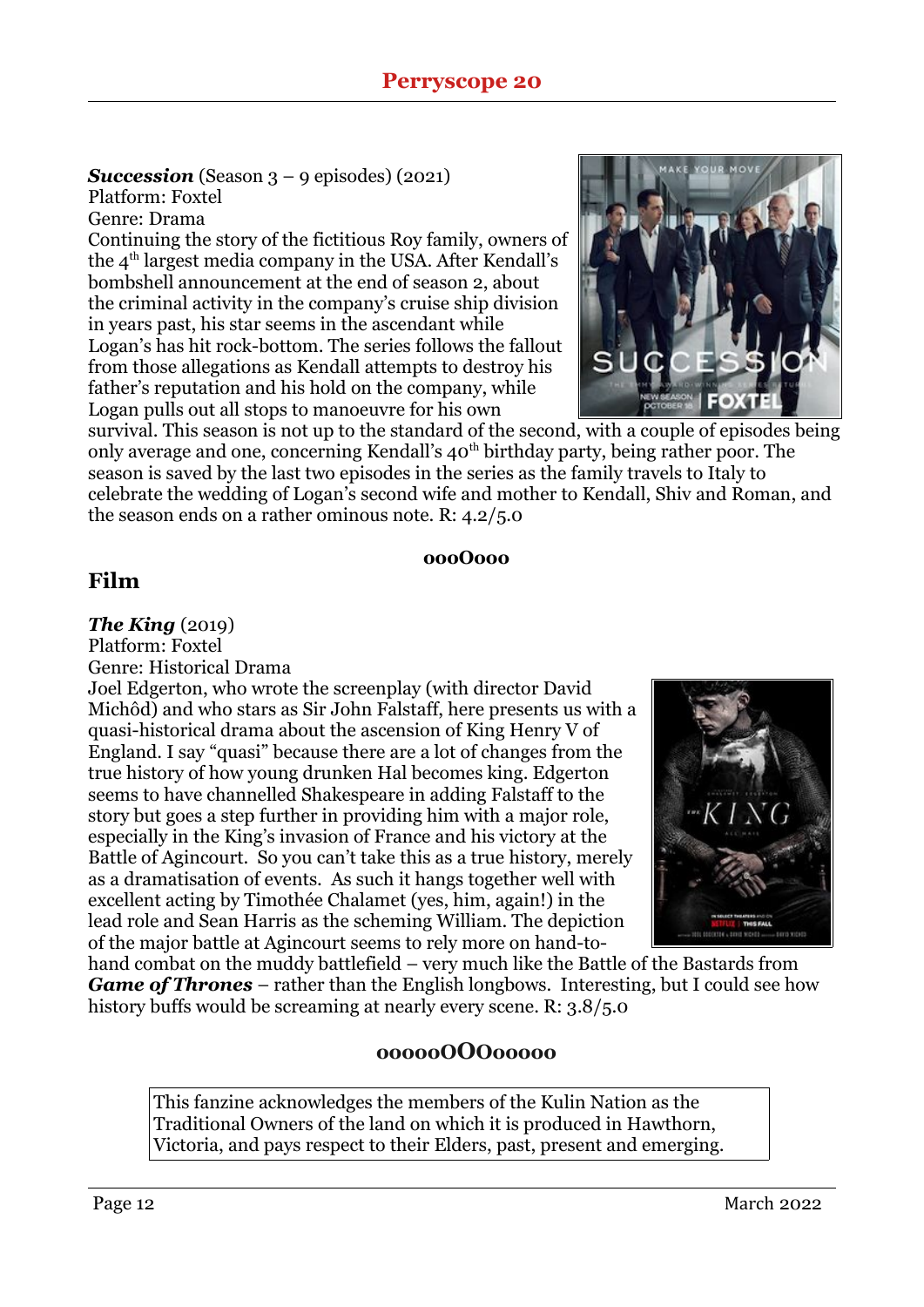## **PERRYSCOPE Responses**

### **Perryscope 19:**

**Mark Olson:** "Once again, I enjoyed **Perryscope**. (Not the best portrait you've used though…)"

[**PM:** No, not the *best*, if you compare it to the work of W. H. Chong, but I was looking for charm more than anything else. Some of the photos that will be used for the front covers of this fanzine will also not be of the best quality, nor that flattering. That doesn't bother me. I'm beyond the point of worrying about how people see me, and this portrait of me by my son fits my mood perfectly.]

"I recently got around to reading Martine's *A Memory Called Empire* and, while I enjoyed reading it, I found it to be vastly annoying. I can certainly see how it won the Hugo, but it's a \*very\* flawed book— all glitz with little underneath.

"\* First, it's a Mary Sue story. A pretty ordinary woman from a small town (well, 30,000 person space station) goes to giant interstellar empire and is immediately taken into the confidence of the highest officials and has sex with some of them. Just like her predecessor. (Who was also a genius, etc. Must be something in the water at that station.)

\* Did I mention that she's instinctively brilliant at politics, playing superbly in the big leagues in spite of being inexperienced and clueless?

\* And of course this tiny community she comes from would have top-notch neurotechnology, better than anything the giant empire knows of. (Ultra-high biomedical technology is normally invented by a lone genius in his volcano lair, after all.)

\* But in spite of the Empire's abhorrence of neurotech, they \*do\* have lots of black neurosurgeons (there must be lots if one of the two people she knows on the planet knows one) who can do neurosurgery to repair an entirely undocumented and hitherto unimagined damaged implant in his apartment. (Doc Smith and John Campbell's super-scientists have nothing on this guy!)

\* Note also that she's apparently the first person in her space station community to notice that the Giant Aggressive Interstellar Empire next door has a tendency towards disputed successions. I mean, they study the empire's poetry, but not its government... Who needs to know about the government? Or if they did, who'd bother to tell the ambassador?

"But the thing I hated the most was something that I also disliked about Frank Herbert's writing. Both of writers seek to show genius-level people interacting. Since that's \*really\* hard to do even if you're a genius yourself, they both instead chose to have the people around the geniuses gasp in amazement at the genius-like brilliance they are witnessing. In *Empire*, for instance, at the big party two people are quoted as emitting something that looks like it might be poetry  $-$  at least, it doesn't make sense as prose  $-$  and the listeners are amazed at the astonishing references to past masterpieces and the incredible mastery of some difficult art form. This happens again and again. Bah.

"And don't get me started about the author's ideas about encryption...

"Still, the book was quite entertaining — the imagery was impressive — and I don't regret reading it. But, 'Bah!'"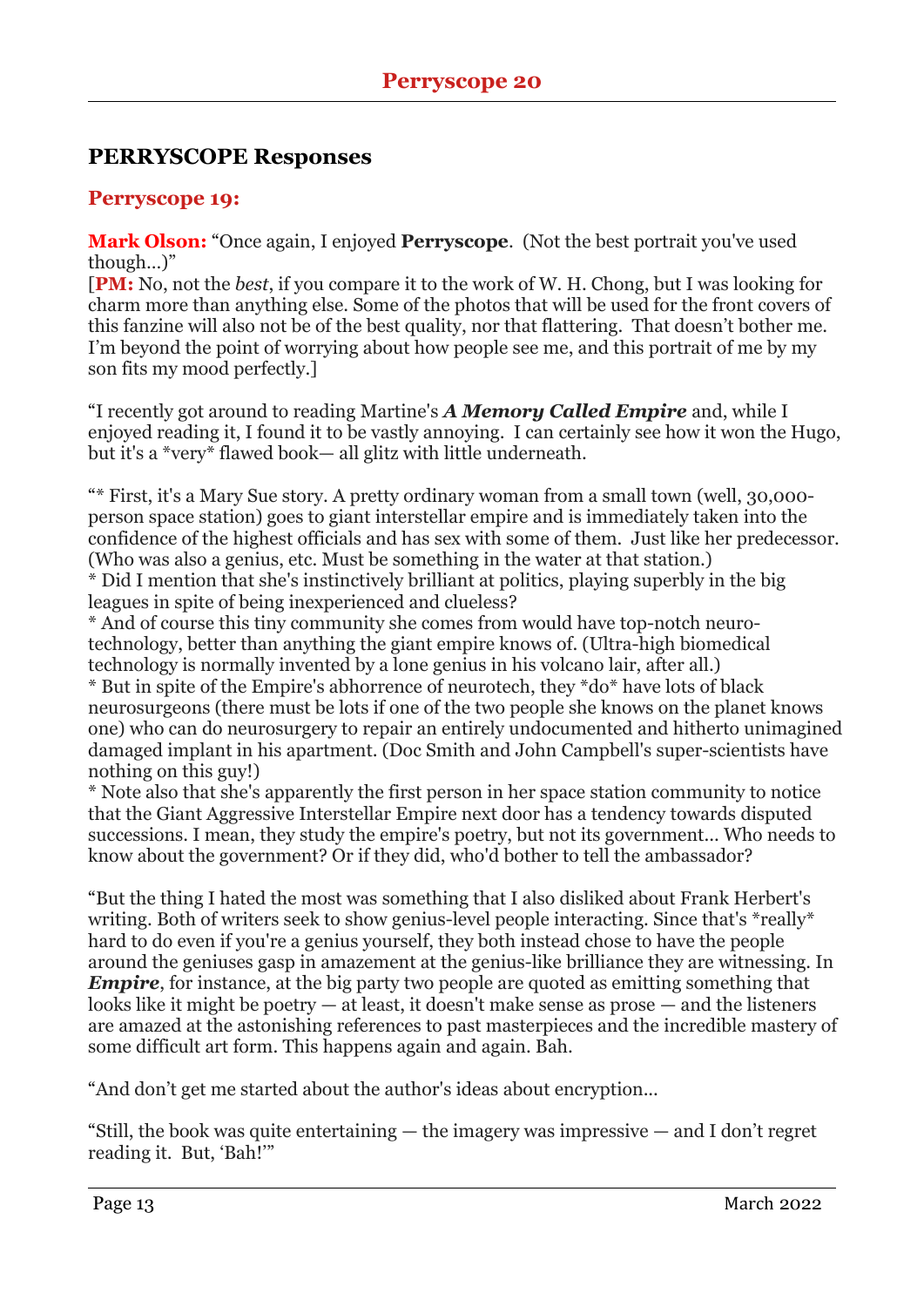[**PM:** I can see that some of your criticisms of the book are perfectly valid though I also enjoyed the book. The concept of "the hero" with totally outrageous skill levels is an old one in literature, and has been especially prevalent in sf over the years. It was interesting to see this shifted from the male position to the female one in this novel. I have the second in the series, *A Desolation Called Peace*, staring at me from the bookshelf. I'll get to it sometime this year, as I strongly suspect it will be on the Hugo Novel ballot.]

**Nick Price:** "The problem with scanning is that you then have to label the f\*cking things. If you want a 'good enough' quality photo scan but REALLY fast then get a Fujitsu ScanSnap scanner. Great scanner for ALL paperwork and fast OCR if you switch that on." [**PM:** I'm mainly scanning documents, mostly old fanzines, and only a few photos.]

Here's a review from the future of Denis Villeneuve's *Rendezvous with Rama* from the "Emperors New Clothes Film Review":

'Villeneuve's take on *Rama* eschews the book's aesthetic for surprising variations of arid ochre settings. How unpredictable. Similarly he chooses to strip down the book's exciting content and pace to a mesmerizing minimalist, meditational, plodding labyrinth walk.

"Playing at The Astor in a double bill with *Samsung QuickDrive | Washing Machine: The Feature Film — Michael Nyman.'*"

[**PM:** I take it that you find Villeneuve's dramatic style a little too slow?]

"*Termination Shock* by Neal Stephenson is a 700 page turner thriller." [**PM:** I'll have to take your word for that. It doesn't call to me at all.]

**Chris Garcia**: "I must watch *Framed*! I'm an art nerd, and an Art crime nerd (I did an entire issue of **Claims Department** about Art Crime!) and the wife and I finished watching *This is a Robbery* about the Isabela Stewert Gardner Museum heist. Fascinating. "

"I've heard nothing but good things about *The Memory Police*, and must find a copy! Almost all my 2021 reading was either William Saroyan (I work at his literary foundation) or short stories for my podcast, **Short Story, Short Podcast**."

[**PM:** You'll find a capsule review of another of Ogawa's novels earlier in this issue. Not sf in the slightest though certainly worthy of your attention. I'll keep an eye out for the podcast.]

"I love the cover! Makes me think I need to put my boys to work drawing my covers!" [**PM:** And why not?]

**Paul Voermans:** "I too have read *Flames* and *The Rain Heron*. *Flames* is quite brilliant.

"Like to hear about Girt Big Loony books, like Olga Tokarczuk's *Books of Jacob* and Alan Moore's *Jerusalem*, *Ducks, Newburyport,* by Lucy Ellmann.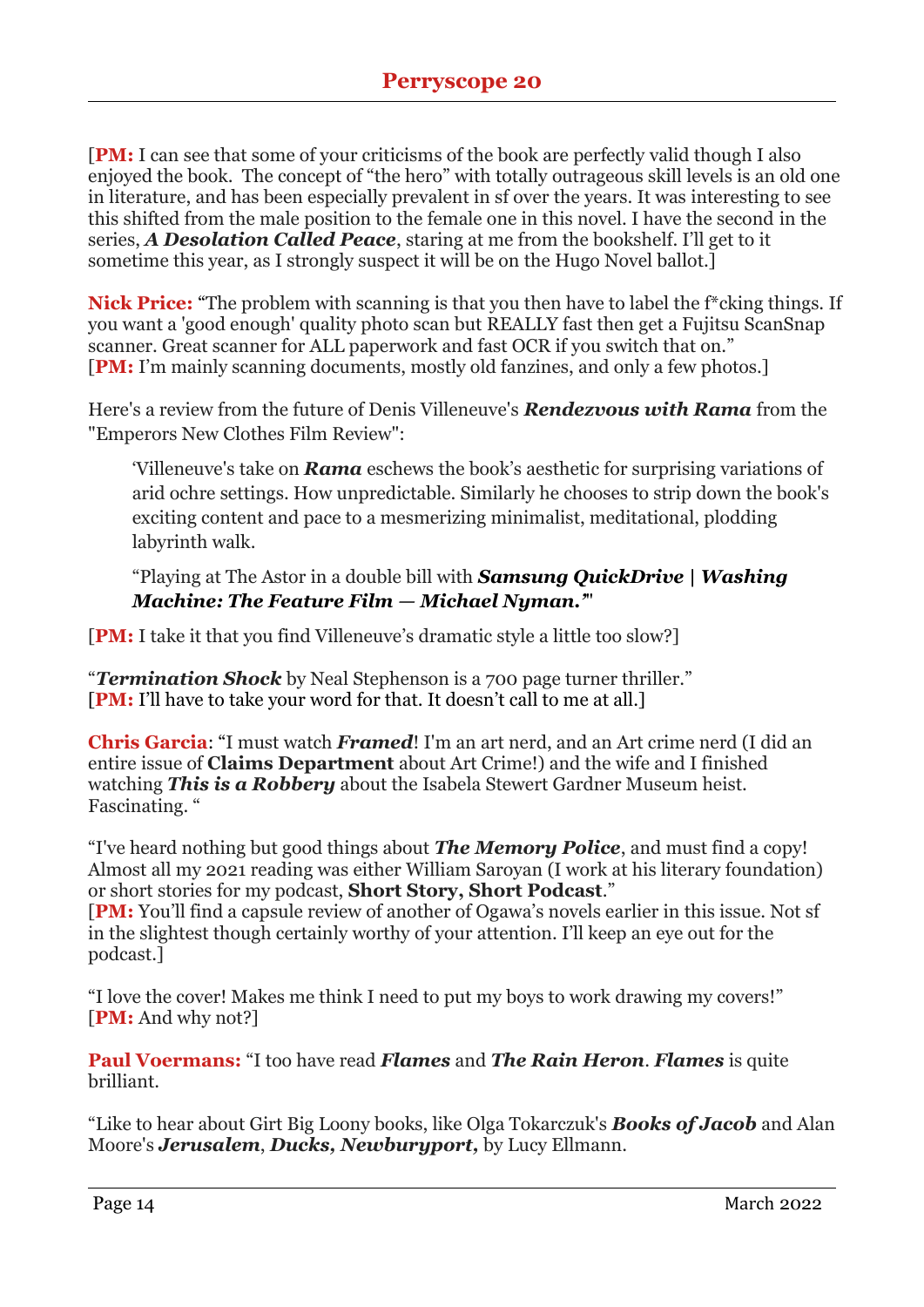"Who reads these things besides professional readers? And what's the line? *Stand on Zanzibar*? *Dhalgren*? *The Fountainhead*? These books have a crossover readership." [**PM:** I'm finding big bricks of books harder and harder to get through. I will be getting to Brunner's *Stand on Zanzibar* in the next year or two but the prospect of a 1000-page one-sentence novel like *Ducks, Newburyport* fills me with complete dread.]

Leigh Edmonds: "Whilst out driving to do the shopping and other errands this morning I heard some clown from the Victorian parliamentary opposition arguing that it was about time that we gave up with the sign in to places we visit, the masks and all that, and just treated covid like any other virus, adding that we should still all be safe and sensible. That would be okay so long as everyone was safe and sensible. Sadly that does not seem to be the case. Valma and I continue our hermit like existence and I'm beginning to wonder if we will every feel as safe out in the world as we did before all this. Don't know, but I guess there will be a time when I feel comfortable out in public not wearing a mask and distancing, etc, etc."

[**PM:** And, as this issue flies out into the outside world, that is exactly what has happened in the state of Victoria. QR-code sign-ins have now been scrapped and mask-wearing has been lifted in most settings. But I think I'll be carrying on with the masks for a while yet. Especially where there is a chance of crowding: public transport certainly; supermarkets and shops as well. I'm feeling more comfortable with not needing them outside so much these days.]

"Your analysis of your reading during 2021 made somewhat interesting reading. So far as my foggy memory allows, I think I've read two of the books you mention, *Flowers for Algernon* and *Neutron Star*. I may have also read **Behold the Man** and perhaps one or two or the Nebula Award anthologies but I haven't kept any records to remind me of the details. Not bad, really, since I expect that your collection and ours date from around the same time, although yours extends much further towards the present than ours." [**PM:** I do try to read a mixture of older and newer sf works, both for the podcast and also to finally getting around to reading some of the paperbacks that have been sitting on the shelves forever.]

"Your analysis led me to analyze my own performance in 2021. Not reading books, silly, but making scale model aeroplanes. I've been maintaining a fairly detailed database since around 2000 which tells me all sorts of interesting things, including that I built 41 models last year, which is about average. Of those 23 were your standard plastic kits and eighteen the more obscure resin kits which are, generally speaking a lot harder to put together but also of much more interesting subjects. On the subject front, 14 were of fighters, 14 were airliners with a few racers, gliders and general aviation aircraft thrown in. I've been having a US Navy kind of year and 12 were of US Navy aircraft while another six were French. The most models of the same subject were nine A.320/321 airliners. Twenty-one were in the scale of 1/144 and thus there must have been 20 in 1/72 scale. This makes sense as most of the fighters were in the larger scale and all of the airliners in the smaller scale.

"My objective for this year is to make more larger models. This past year has been dominated by the move to our new place and all the work involved so I've made mainly smaller models. Also, my airbrushing booth is rather small right now so even some larger airliners I've half completed await the builder completing my nice new and big painting